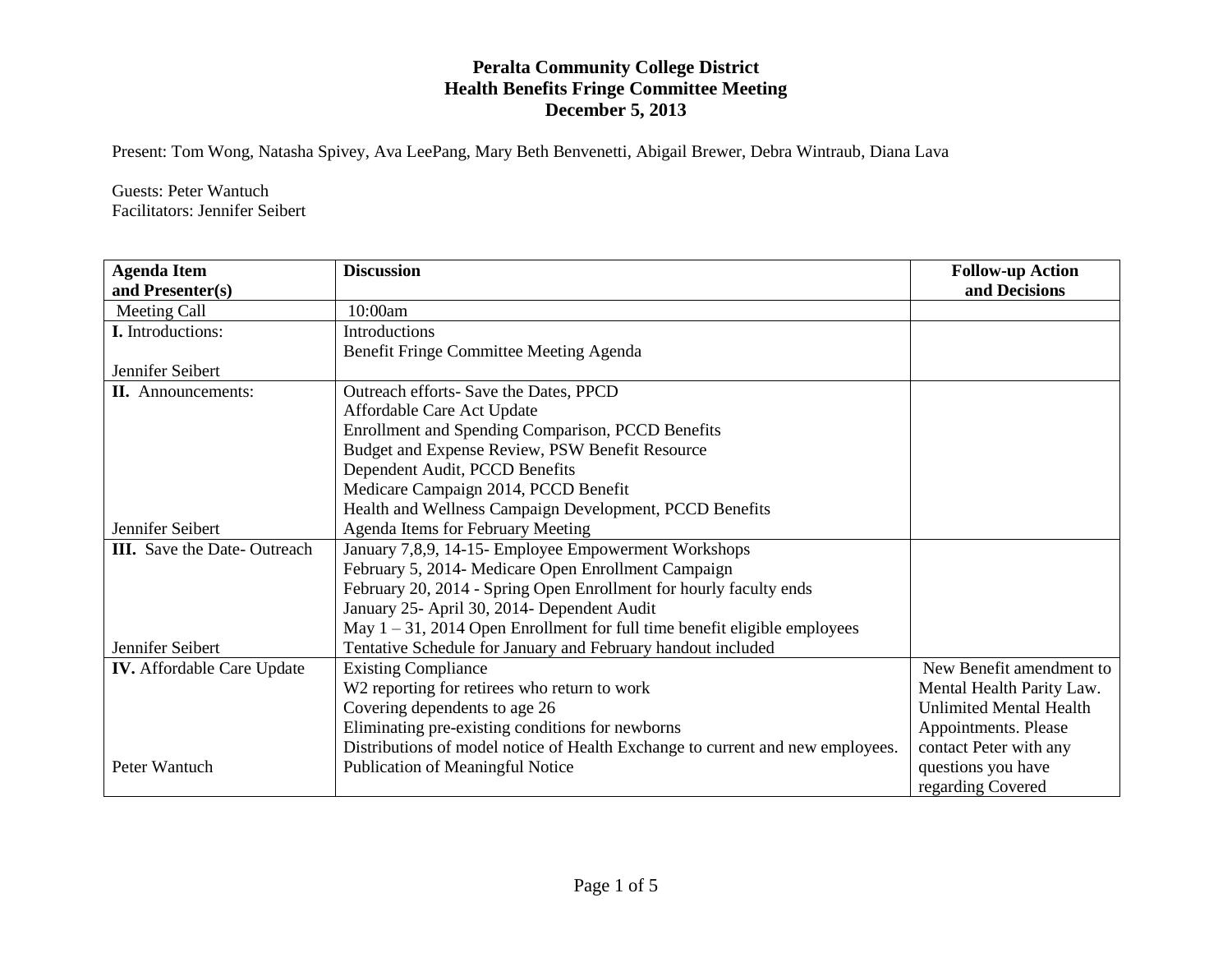|                                |                                                                                 | California.                 |
|--------------------------------|---------------------------------------------------------------------------------|-----------------------------|
| V. Expense to Budget Review:   | 2013-2014 Final Budget (dated September 10, 2013)                               | Announced to employees      |
| $2013 - 2014$ :                | Expenses (restricted and unrestricted) through October 31, 2013                 | through email.              |
|                                | Medical and Dental Only                                                         |                             |
|                                | <b>Active and Retirees</b>                                                      |                             |
| Peter Wantuch                  | *Graphs shows Premiums and payments                                             |                             |
| VI. Budget and Expense         | Discussion on the following topics:                                             |                             |
| Review, PSW Benefit            | Dental Enrollment Census as of November 1, 2013                                 |                             |
| Resources:                     | Delta Dental Paid Claims Report- Graph includes Subscribers, Dependents and     |                             |
|                                | Retirees on Cobra                                                               |                             |
|                                | <b>United Health Dental</b>                                                     |                             |
|                                | ING Stop Loss Analysis-District responsible for claims up to 200,000. Any       |                             |
|                                | amount over 200,000 is refunded back to the District                            |                             |
|                                | Excess Risk Experience- Monthly ING Medical Excess Risk Experience graph        |                             |
|                                | Internet activity- Graph indicates number of times people visited               |                             |
| Peter Wantuch                  |                                                                                 |                             |
|                                |                                                                                 |                             |
| VII. Dependent Audit 2014:     | Discussion:                                                                     | When will the results be    |
| January through April          | The purpose of the Dependent Audit is to purge records or ineligible dependents | completed? The Audit will   |
|                                | and re-validate eligible dependents.                                            | be completed at the end of  |
|                                | The last dependent audit was conducted by Coresource in 2010.                   | April. Letter that will be  |
|                                | Rendered the District 800k in savings; reduced our OPED (Other Post             | sent out to employees with  |
|                                | Employment Benefits) cost as well.                                              | dependents located on the   |
|                                | Considerations:                                                                 | Peralta website. Projected  |
|                                | Projected savings $$500,000 - 930,000$                                          | savings will return back to |
|                                | National Annual Average Medical Dependent Cost \$4000                           | the Medical budget.         |
|                                | 4-1 Return on Investment (ROI)                                                  | We looked at other options  |
|                                | Time of Completion of Audit- January through April                              | regarding companies to      |
|                                | Partner: Coresource, a Trustmark Company.                                       | Partner. If employees do    |
|                                | PCCD will also send out a required documentation matrix along with the letter   | not have dependents no      |
| Jennifer Seibert               | that has the required supporting documents needed for the audit.                | action will be required.    |
| <b>VIII.</b> Medicare Campaign | Annual Opportunity sponsored by:                                                | There will be small         |
| 2014                           | Kaiser Senior Advantage Programs - Medicare                                     | presentations during this   |
| January through March          | The District Benefits Office held on Wednesday, February 5, 2014                | workshop.                   |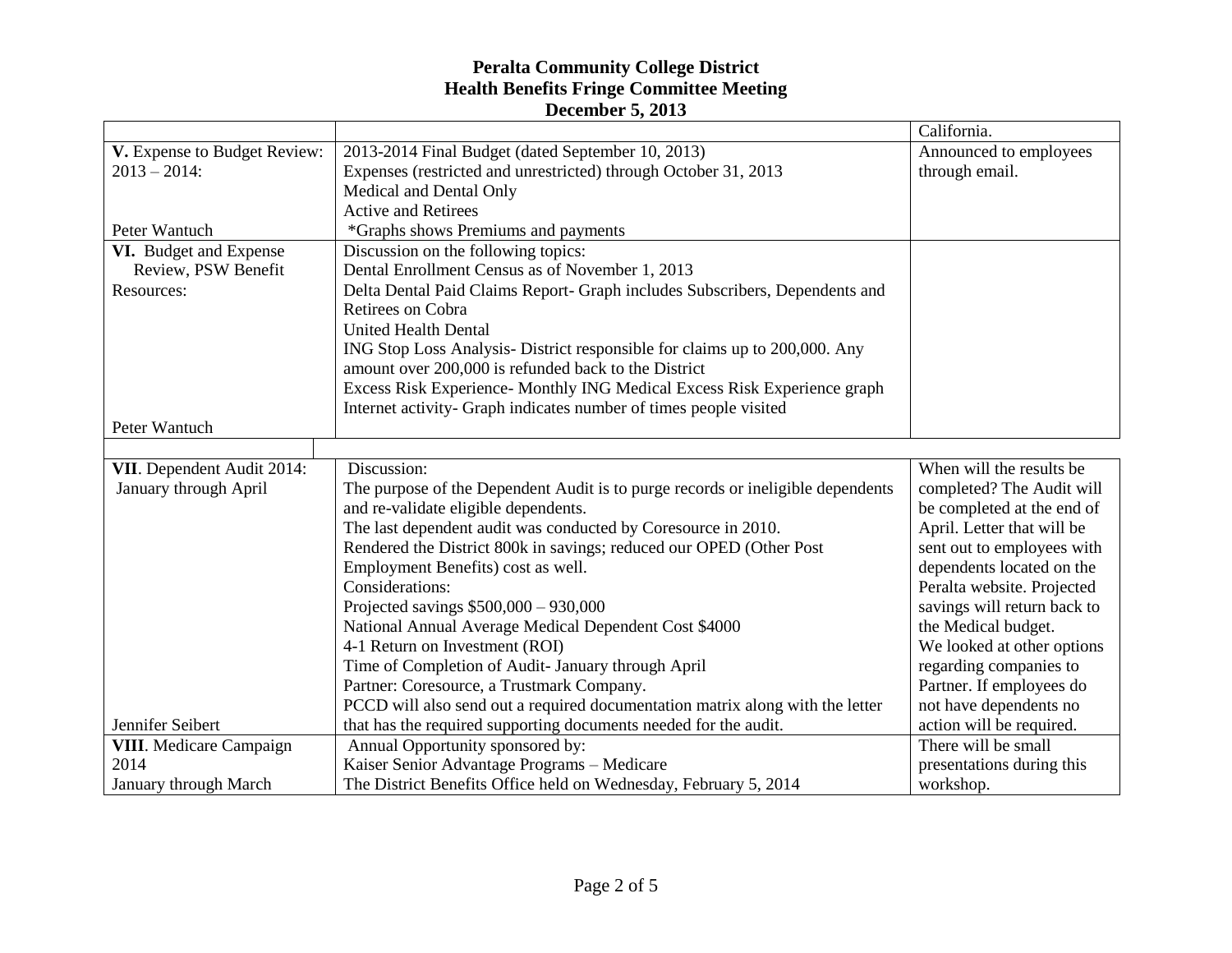| <b>December 5, 2013</b>     |                                                                                             |                                 |  |  |
|-----------------------------|---------------------------------------------------------------------------------------------|---------------------------------|--|--|
| Open Enrollment:            | 9-noon at the District and in the Atrium.                                                   | Linda Japzon and Jay            |  |  |
|                             | This is our fifth annual event.                                                             | Quesada will continue to        |  |  |
|                             | Purpose of the Medicare Campaign:                                                           | support outreach efforts        |  |  |
|                             | Providing retirees and eligible dependents the opportunity to enroll in Medicare            | making outgoing calls,          |  |  |
|                             | Programs A&B on the spot with the assistance of our business partners Kaiser,               | mailings, and other             |  |  |
|                             | Medicare, and District Staff.                                                               | workshop support.               |  |  |
|                             | The Audience: retirees, dependents, and caretakers                                          |                                 |  |  |
|                             | Current Statistics: Graphs includes Retirees/Dependednts age 65+ non                        |                                 |  |  |
|                             | coordinated with Medicare as of 11/1/2013                                                   |                                 |  |  |
|                             | Kaiser (Non Coordinated Members) 21                                                         |                                 |  |  |
|                             | Self Funded PPO (Non Coordinated Members) 46                                                |                                 |  |  |
| Jennifer Seibert            |                                                                                             |                                 |  |  |
| IX. Medicare Campaign 2014  | Discussion: Why don't people Coordinate with Medicare?                                      | The Districts encourages        |  |  |
|                             | Other Primary coverage exists                                                               | retirees to enroll in           |  |  |
| Exemptions:                 | Medicare mandate did not exist based on retirement date and/or then current<br>affiliation. | Medicare A&B Programs.          |  |  |
|                             | Medicare coordination did not exist                                                         |                                 |  |  |
|                             |                                                                                             |                                 |  |  |
|                             | Currently enrolls in Kaiser out of area plan                                                |                                 |  |  |
| Jennifer Seibert            | Reside out of the country and therefore ineligible for Medicare enrollment                  |                                 |  |  |
| X. Medicare Mandate:        | Discussion: How far we have come since the Medicare Mandate                                 |                                 |  |  |
|                             | The Medicare Mandate has decreased the premium payout by the District                       |                                 |  |  |
|                             | tremendously. Graphs indicates the rate payout from 2011 to 2013.                           |                                 |  |  |
| <b>XI.</b> Wellness Review: | Discussion on top chronic conditions facing Peralta.                                        | Suggestions:                    |  |  |
|                             | Kaiser:                                                                                     | <b>Manadatory Wellness</b>      |  |  |
|                             | <b>Chronic Conditions</b>                                                                   | Workshops                       |  |  |
|                             | <b>High Blood Pressure</b>                                                                  | Changing vending                |  |  |
|                             | Asthma related                                                                              | machines through out the        |  |  |
|                             | <b>Diabetes</b>                                                                             | campus                          |  |  |
|                             | <b>High Cholesterol</b>                                                                     | Offer preventative classes      |  |  |
|                             | Self Funded:                                                                                | through out the year            |  |  |
|                             | <b>Hypertension (High Blood Pressure)</b>                                                   | <b>Ongoing Wellness Support</b> |  |  |
|                             | Osteoarthritis                                                                              | Campus vs Campus                |  |  |
|                             | Diabetes                                                                                    | walking competition             |  |  |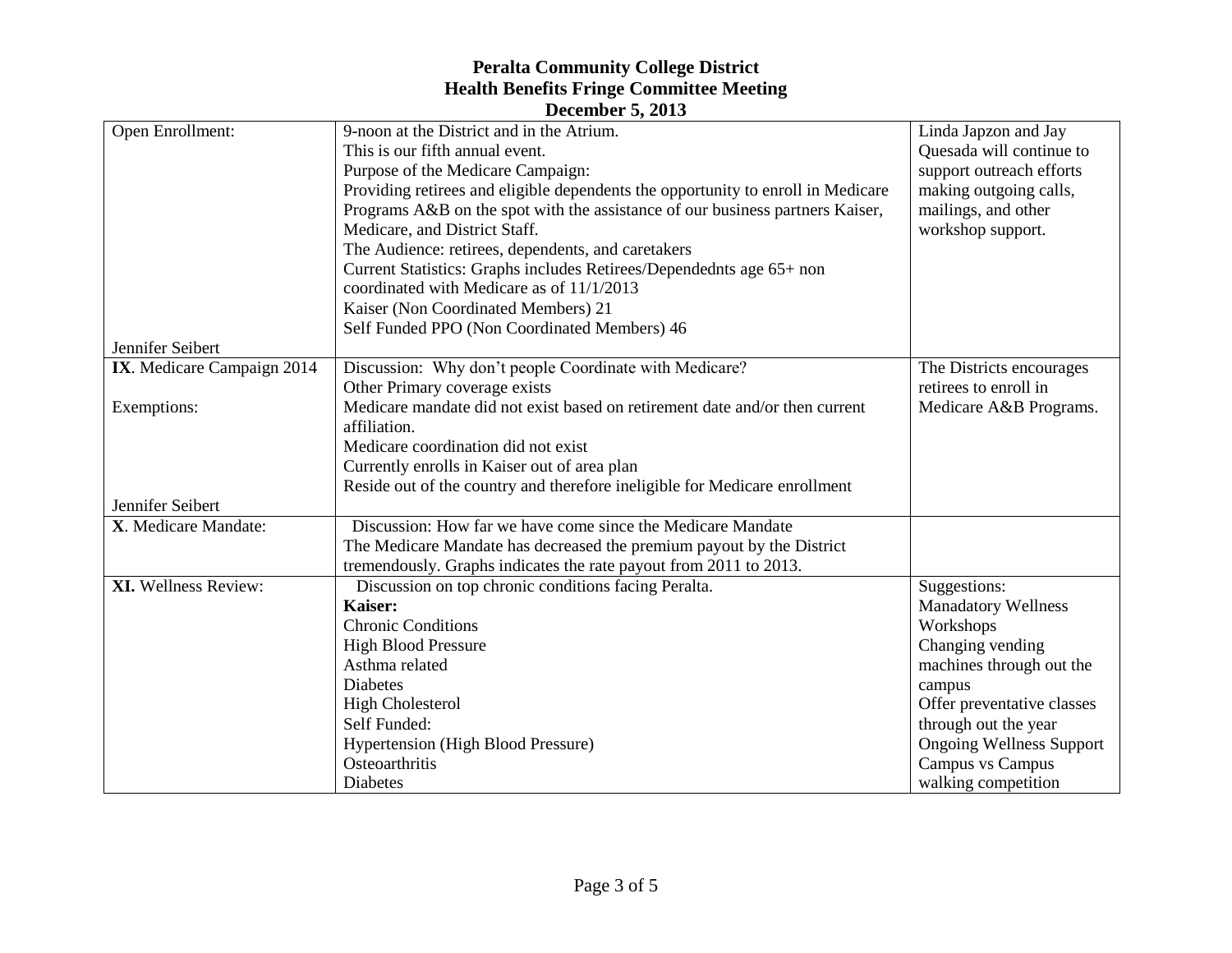| $\sim$ ccento el 9, 2019 |                                                                             |                              |  |  |
|--------------------------|-----------------------------------------------------------------------------|------------------------------|--|--|
|                          | <b>Coronary Artery Disease</b>                                              | Offer gift card for those    |  |  |
|                          | Asthma                                                                      | who take a health risk       |  |  |
|                          | Based on analysis of Wellness review:                                       | assessment.                  |  |  |
|                          | Past success with Sutter as partners                                        | Take test during out on site |  |  |
|                          | Review of our chronic conditions                                            | visits to campus events.     |  |  |
|                          | Request from the campus                                                     | Develop support around on    |  |  |
|                          | Feedback from the committee                                                 | community based event -      |  |  |
|                          | The District will change its approach and is actively working with our      | <b>Bay 2 Breakers</b>        |  |  |
|                          | consultants to develop a customized and long term integrated wellness plan. | Kaiser offers 6 Wellness     |  |  |
|                          | <b>Synergize District resources:</b>                                        | workshops conducted by       |  |  |
|                          | Food Matters Program                                                        | professionals that will come |  |  |
|                          | Provide pedometers to Laney                                                 | out to the campus. Kaiser    |  |  |
|                          | Sutter-Live Well for Life                                                   | just needs to know how       |  |  |
|                          | Kaiser                                                                      | many participants.           |  |  |
|                          | Integrate social media and technology                                       |                              |  |  |
| Upcoming meetings:       | Revist the Summary Plan Description and update on other option other than   |                              |  |  |
|                          | <b>UHC</b>                                                                  |                              |  |  |
|                          |                                                                             |                              |  |  |
| Adjournment:             | 11:30 AM                                                                    |                              |  |  |
|                          |                                                                             |                              |  |  |
|                          |                                                                             |                              |  |  |
| <b>Next Meeting:</b>     | February 20, 2014                                                           |                              |  |  |
|                          |                                                                             |                              |  |  |
|                          |                                                                             |                              |  |  |
|                          |                                                                             |                              |  |  |

Minutes taken: LeKeisha Jones (510) 466-7229